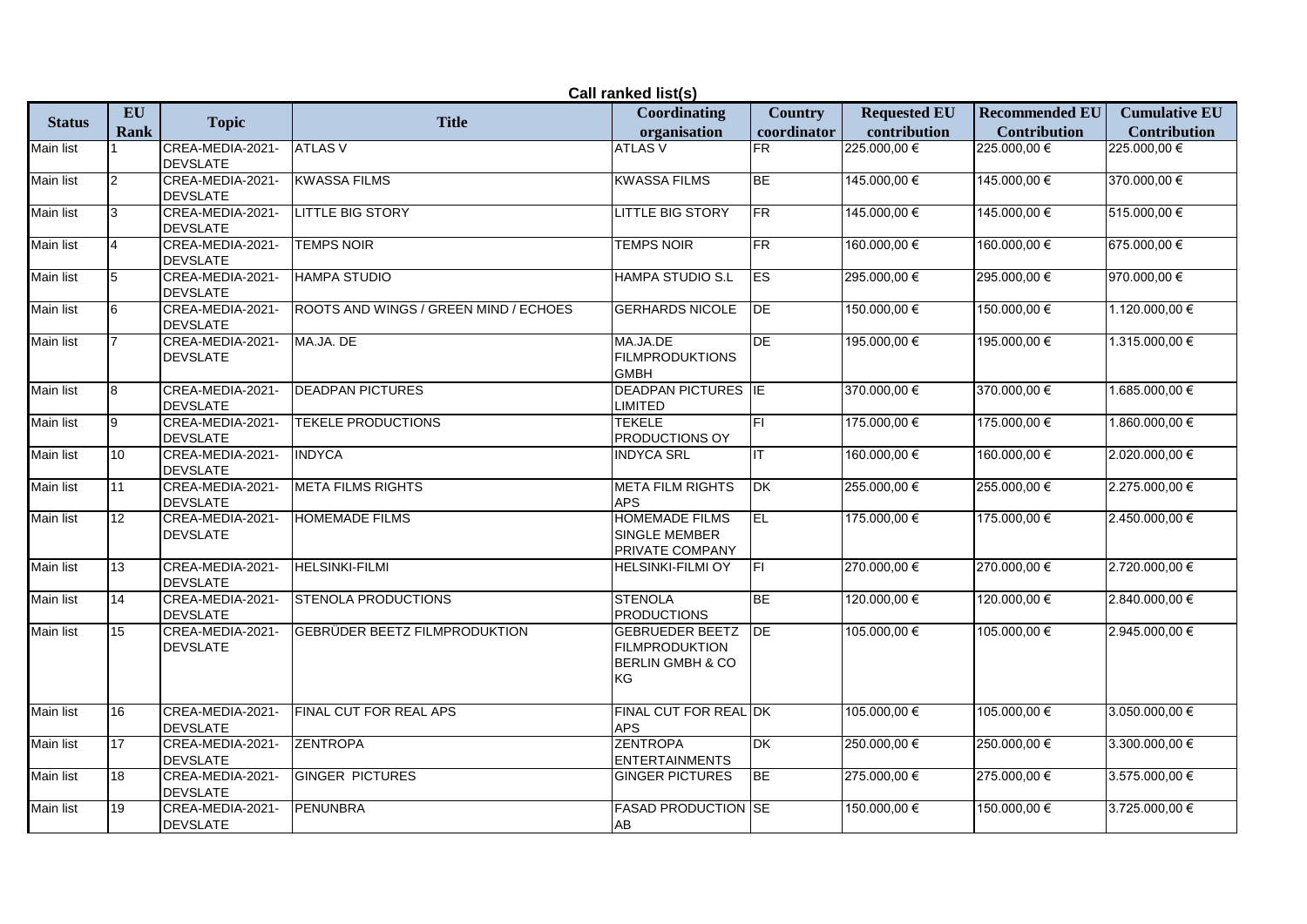| Main list | 20              | CREA-MEDIA-2021- TAILORED FILMS     |                                | <b>TAILORED FILMS</b>                  | IE.                               | 220.000.00 € | 220.000.00 € | 3.945.000,00 €     |
|-----------|-----------------|-------------------------------------|--------------------------------|----------------------------------------|-----------------------------------|--------------|--------------|--------------------|
|           |                 | DEVSLATE                            |                                | <b>LIMITED</b>                         |                                   |              |              |                    |
| Main list | 21              | CREA-MEDIA-2021-<br><b>DEVSLATE</b> | PEEKABOO ANIMATION             | <b>PEEKABOO</b><br><b>ANIMATION SL</b> | ES                                | 180.000,00 € | 180.000,00 € | 4.125.000,00 €     |
| Main list | 22              | CREA-MEDIA-2021-                    | LA CLAQUETA                    | LA CLAQUETA PC                         | ES                                | 250.000,00 € | 250.000,00 € | 4.375.000,00 €     |
|           |                 | <b>DEVSLATE</b>                     |                                | S.L.                                   |                                   |              |              |                    |
| Main list | 23              | CREA-MEDIA-2021-                    | <b>AMOUR FOU</b>               | AMOUR FOU VIENNA AT                    |                                   | 165.000,00 € | 165.000,00 € | 4.540.000,00 €     |
|           |                 | <b>DEVSLATE</b>                     |                                | <b>GMBH</b>                            |                                   |              |              |                    |
| Main list | 24              | CREA-MEDIA-2021-                    | <b>MANNY FILMS</b>             | <b>MANNY FILMS</b>                     | FR                                | 235.000,00 € | 235.000,00 € | 4.775.000,00 €     |
|           |                 | <b>DEVSLATE</b>                     |                                |                                        |                                   |              |              |                    |
| Main list | 25              | CREA-MEDIA-2021-                    | <b>SUBMARINE</b>               | <b>SUBMARINE BV</b>                    | <b>NL</b>                         | 325.000,00 € | 325.000,00 € | $5.100.000,00 \in$ |
|           |                 | <b>DEVSLATE</b>                     |                                |                                        |                                   |              |              |                    |
| Main list | 26              | CREA-MEDIA-2021-                    | <b>NANOUK FILMS</b>            | <b>NANOUK FILMS SL</b>                 | ES                                | 250.000,00 € | 250.000,00 € | 5.350.000,00 €     |
|           |                 | <b>DEVSLATE</b>                     |                                |                                        |                                   |              |              |                    |
| Main list | 27              | CREA-MEDIA-2021-                    | <b>POLAR STAR FILMS</b>        | <b>POLAR STAR FILMS</b>                | <b>ES</b>                         | 120.000,00 € | 120.000,00 € | 5.470.000,00 €     |
|           |                 | <b>DEVSLATE</b>                     |                                | <b>SL</b>                              |                                   |              |              |                    |
| Main list | 28              | CREA-MEDIA-2021-                    | THE OLIGARCHS PRODUCTIONS      | THE OLIGARCHS                          | FR.                               | 375.000,00 € | 375.000,00 € | 5.845.000,00 €     |
|           |                 | <b>DEVSLATE</b>                     |                                | <b>PRODUCTIONS</b>                     |                                   |              |              |                    |
| Main list | 29              | CREA-MEDIA-2021-                    | <b>MISCHIEF FILMS</b>          | <b>MISCHIEF FILMS -</b>                | <b>AT</b>                         | 155.000,00 € | 155.000,00 € | $6.000.000,00 \in$ |
|           |                 | <b>DEVSLATE</b>                     |                                | <b>VEREIN ZUR</b>                      |                                   |              |              |                    |
|           |                 |                                     |                                | FORDERUNG DES                          |                                   |              |              |                    |
|           |                 |                                     |                                | <b>DOKUMENTARFILMS</b>                 |                                   |              |              |                    |
|           |                 |                                     |                                | & CO KG                                |                                   |              |              |                    |
| Main list | 30              | CREA-MEDIA-2021-                    | <b>DERIVES</b>                 | <b>DERIVES</b>                         | <b>BE</b>                         | 100.000,00 € | 100.000,00 € | 6.100.000,00 €     |
|           |                 | DEVSLATE                            |                                |                                        |                                   |              |              |                    |
| Main list | 31              | CREA-MEDIA-2021-                    | <b>WRONG MEN</b>               | <b>WRONG MEN NORTH BE</b>              |                                   | 230.000,00 € | 230.000,00 € | 6.330.000,00 €     |
|           |                 | <b>DEVSLATE</b>                     |                                |                                        |                                   |              |              |                    |
| Main list | 32              | CREA-MEDIA-2021-                    | <b>SNOWGLOBE</b>               | <b>SNOWGLOBE APS</b>                   | $\overline{\mathsf{D}\mathsf{K}}$ | 275.000,00 € | 275.000,00 € | 6.605.000,00 €     |
|           |                 | <b>DEVSLATE</b>                     |                                |                                        |                                   |              |              |                    |
| Main list | $\overline{33}$ | CREA-MEDIA-2021-                    | <b>TORNASOL</b>                | <b>TORNASOL, SL</b>                    | ES                                | 315.000,00 € | 315.000,00 € | 6.920.000,00 €     |
|           |                 | <b>DEVSLATE</b>                     |                                |                                        |                                   |              |              |                    |
| Main list | 34              | CREA-MEDIA-2021-                    | <b>CZAR</b>                    | <b>CZAR.BE BV</b>                      | <b>BE</b>                         | 180.000,00 € | 180.000,00 € | 7.100.000,00 €     |
|           |                 | <b>DEVSLATE</b>                     |                                |                                        |                                   |              |              |                    |
| Main list | $\overline{35}$ | CREA-MEDIA-2021-                    | <b>MIYU PRODUCTIONS</b>        | MIYU PRODUCTIONS FR                    |                                   | 290.000,00 € | 290.000,00 € | 7.390.000,00 €     |
|           |                 | <b>DEVSLATE</b>                     |                                |                                        |                                   |              |              |                    |
| Main list | 36              | CREA-MEDIA-2021-                    | <b>GLORIA FILMS PRODUCTION</b> | <b>GLORIA FILMS</b>                    | FR                                | 230.000,00 € | 230.000,00 € | 7.620.000,00 €     |
|           |                 | <b>DEVSLATE</b>                     |                                | <b>PRODUCTION SARL</b>                 |                                   |              |              |                    |
| Main list | 37              | CREA-MEDIA-2021-                    | <b>SAM PRODUCTIONS</b>         | <b>SAM PRODUCTIONS</b>                 | <b>DK</b>                         | 325.000,00 € | 325.000,00 € | 7.945.000,00 €     |
|           |                 | <b>DEVSLATE</b>                     |                                | <b>APS</b>                             |                                   |              |              |                    |
| Main list | 38              | CREA-MEDIA-2021-                    | <b>MANTARAY</b>                | <b>MANTARAY FILM AB</b>                | <b>SE</b>                         | 150.000,00 € | 150.000,00 € | 8.095.000,00 €     |
|           |                 | <b>DEVSLATE</b>                     |                                |                                        |                                   |              |              |                    |
| Main list | 39              | CREA-MEDIA-2021- XILAM ANIMATION    |                                | <b>XILAM ANIMATION SA FR</b>           |                                   | 300.000,00 € | 300.000,00 € | 8.395.000,00 €     |
|           |                 | <b>DEVSLATE</b>                     |                                |                                        |                                   |              |              |                    |
| Main list | 40              | CREA-MEDIA-2021-                    | BIND                           | <b>BIND FILM B.V.</b>                  | <b>NL</b>                         | 235.000,00 € | 235.000,00 € | 8.630.000,00 €     |
|           |                 | <b>DEVSLATE</b>                     |                                |                                        |                                   |              |              |                    |
|           |                 |                                     |                                |                                        |                                   |              |              |                    |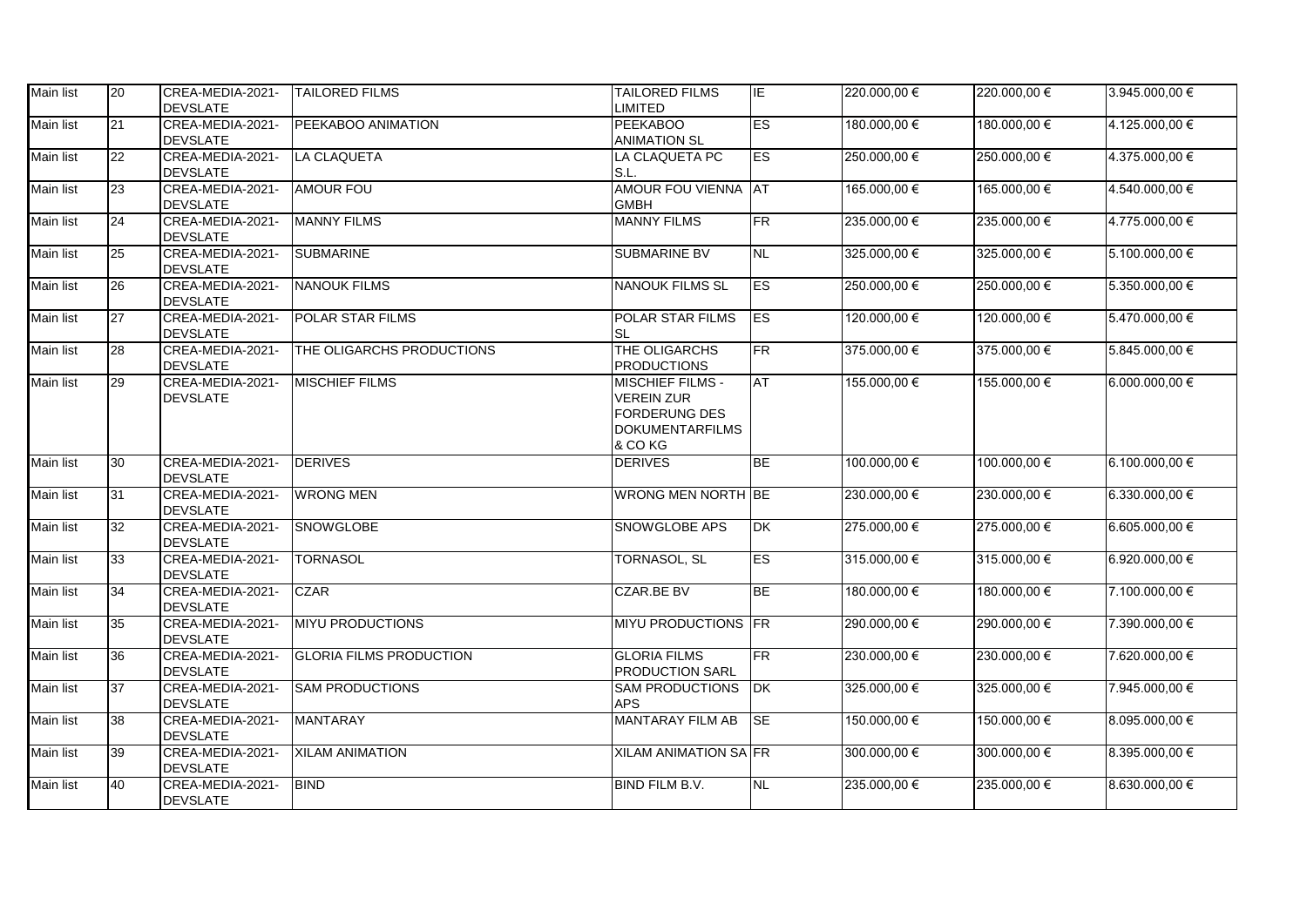| Main list        | 41              | CREA-MEDIA-2021-<br><b>DEVSLATE</b> | NIKOLAUS GERYRHALTER FILM PRODUKTION | <b>NIKOLAUS</b><br><b>GEYRHALTER</b><br><b>FILMPRODUKTION</b><br><b>GMBH</b> | <b>AT</b>       | 250.000,00€  | 250.000,00 € | 8.880.000,00 €     |
|------------------|-----------------|-------------------------------------|--------------------------------------|------------------------------------------------------------------------------|-----------------|--------------|--------------|--------------------|
| <b>Main list</b> | 42              | CREA-MEDIA-2021-<br><b>DEVSLATE</b> | <b>LUCID REALITIES</b>               | <b>LUCID REALITIES</b>                                                       | FR              | 145.000,00 € | 145.000,00 € | 9.025.000,00 €     |
| Main list        | 43              | CREA-MEDIA-2021-<br><b>DEVSLATE</b> | <b>VENOM</b>                         | <b>VENOM LIMITED</b>                                                         | IE              | 165.000,00 € | 165.000,00 € | 9.190.000,00 €     |
| Main list        | 44              | CREA-MEDIA-2021-<br><b>DEVSLATE</b> | <b>CINÉMA DEFACTO</b>                | <b>CINEMA DEFACTO</b>                                                        | <b>FR</b>       | 155.000,00 € | 155.000,00 € | $9.345.000,00 \in$ |
| Main list        | 45              | CREA-MEDIA-2021-<br><b>DEVSLATE</b> | <b>HAUT &amp;COURT</b>               | HAUT ET COURT SAS FR                                                         |                 | 240.000,00 € | 240.000,00 € | $9.585.000,00 \in$ |
| <b>Main list</b> | 46              | CREA-MEDIA-2021-<br><b>DEVSLATE</b> | <b>SAGA FILM</b>                     | <b>SAGA FILM</b>                                                             | <b>BE</b>       | 200.000,00 € | 200.000,00 € | $9.785.000,00 \in$ |
| Main list        | 47              | CREA-MEDIA-2021-<br><b>DEVSLATE</b> | MATCH FACTORY PRODUCTIONS            | <b>MATCH FACTORY</b><br><b>PRODUCTIONS</b><br><b>GMBH</b>                    | DE              | 280.000,00 € | 280.000,00 € | 10.065.000,00 €    |
| Main list        | 48              | CREA-MEDIA-2021-<br><b>DEVSLATE</b> | <b>IROAD MOVIES</b>                  | ROAD MOVIES GmbH DE                                                          |                 | 220.000,00 € | 220.000,00 € | 10.285.000,00 €    |
| <b>Main list</b> | 49              | CREA-MEDIA-2021-<br><b>DEVSLATE</b> | <b>BLUE EYES FICTION</b>             | <b>BLUE EYES FICTION</b><br>GMBH & CO KG                                     | DE              | 235.000,00 € | 235.000,00 € | 10.520.000,00 €    |
| <b>Main list</b> | 50              | CREA-MEDIA-2021-<br><b>DEVSLATE</b> | <b>IOTA PRODUCTION</b>               | <b>IOTA PRODUCTION</b>                                                       | <b>BE</b>       | 225.000,00 € | 225.000,00 € | 10.745.000,00 €    |
| Main list        | $\overline{51}$ | CREA-MEDIA-2021-<br><b>DEVSLATE</b> | <b>BELLOTA FILMS</b>                 | <b>BELLOTA FILMS</b>                                                         | FR              | 210.000,00€  | 210.000,00 € | 10.955.000,00 €    |
| <b>Main list</b> | 52              | CREA-MEDIA-2021-<br><b>DEVSLATE</b> | <b>CYBER GROUP STUDIOS</b>           | <b>CYBER GROUP</b><br><b>STUDIOS SAS</b>                                     | <b>FR</b>       | 250.000,00€  | 250.000,00 € | 11.205.000,00 €    |
| Main list        | 53              | CREA-MEDIA-2021-<br><b>DEVSLATE</b> | <b>NAPAFILMS</b>                     | <b>NAPAFILMS OY</b>                                                          | F1              | 155.000,00 € | 155.000,00 € | 11.360.000,00 €    |
| Main list        | 54              | CREA-MEDIA-2021-<br><b>DEVSLATE</b> | M-FILMS                              | <b>VIESOJI ISTAIGA</b><br><b>CIOBRELIAI</b>                                  | LT              | 205.000,00 € | 205.000,00 € | 11.565.000,00 €    |
| <b>Main list</b> | 55              | CREA-MEDIA-2021-<br><b>DEVSLATE</b> | <b>FASTEN SEAT BELT</b>              | <b>FASTEN SEAT BELT</b><br><b>SL</b>                                         | $\overline{FS}$ | 275.000,00 € | 275.000,00 € | 11.840.000,00 €    |
| <b>Main list</b> | 56              | CREA-MEDIA-2021-<br><b>DEVSLATE</b> | <b>CAPRICCI FILMS</b>                | <b>CAPRICCI FILMS</b>                                                        | FR              | 150.000,00 € | 150.000,00 € | 11.990.000,00 €    |
| Main list        | 57              | CREA-MEDIA-2021-<br><b>DEVSLATE</b> | <b>MISO FILM</b>                     | <b>MISO FILM NORGE</b><br><b>AS</b>                                          | <b>NO</b>       | 205.000,00 € | 205.000,00 € | 12.195.000,00 €    |
| <b>Main list</b> | 58              | CREA-MEDIA-2021-<br><b>DEVSLATE</b> | <b>UNAFILM</b>                       | <b>UNAFILM GMBH</b>                                                          | DE              | 135.000,00 € | 135.000,00 € | 12.330.000,00 €    |
| Main list        | 59              | CREA-MEDIA-2021-<br><b>DEVSLATE</b> | <b>SEVEN ELEPHANTS</b>               | <b>SEVEN ELEPHANTS</b><br><b>GMBH</b>                                        | DE              | 250.000,00 € | 250.000,00 € | 12.580.000,00 €    |
| <b>Main list</b> | 60              | CREA-MEDIA-2021-<br><b>DEVSLATE</b> | <b>HOBAB</b>                         | <b>HOB AB</b>                                                                | <b>SE</b>       | 190.000,00 € | 190.000,00 € | 12.770.000,00 €    |
| Main list        | 61              | CREA-MEDIA-2021-<br><b>DEVSLATE</b> | LA SARRAZ PICTURES                   | LA SARRAZ<br><b>PICTURES SRL</b>                                             | IT              | 220.000,00 € | 220.000,00 € | 12.990.000,00 €    |